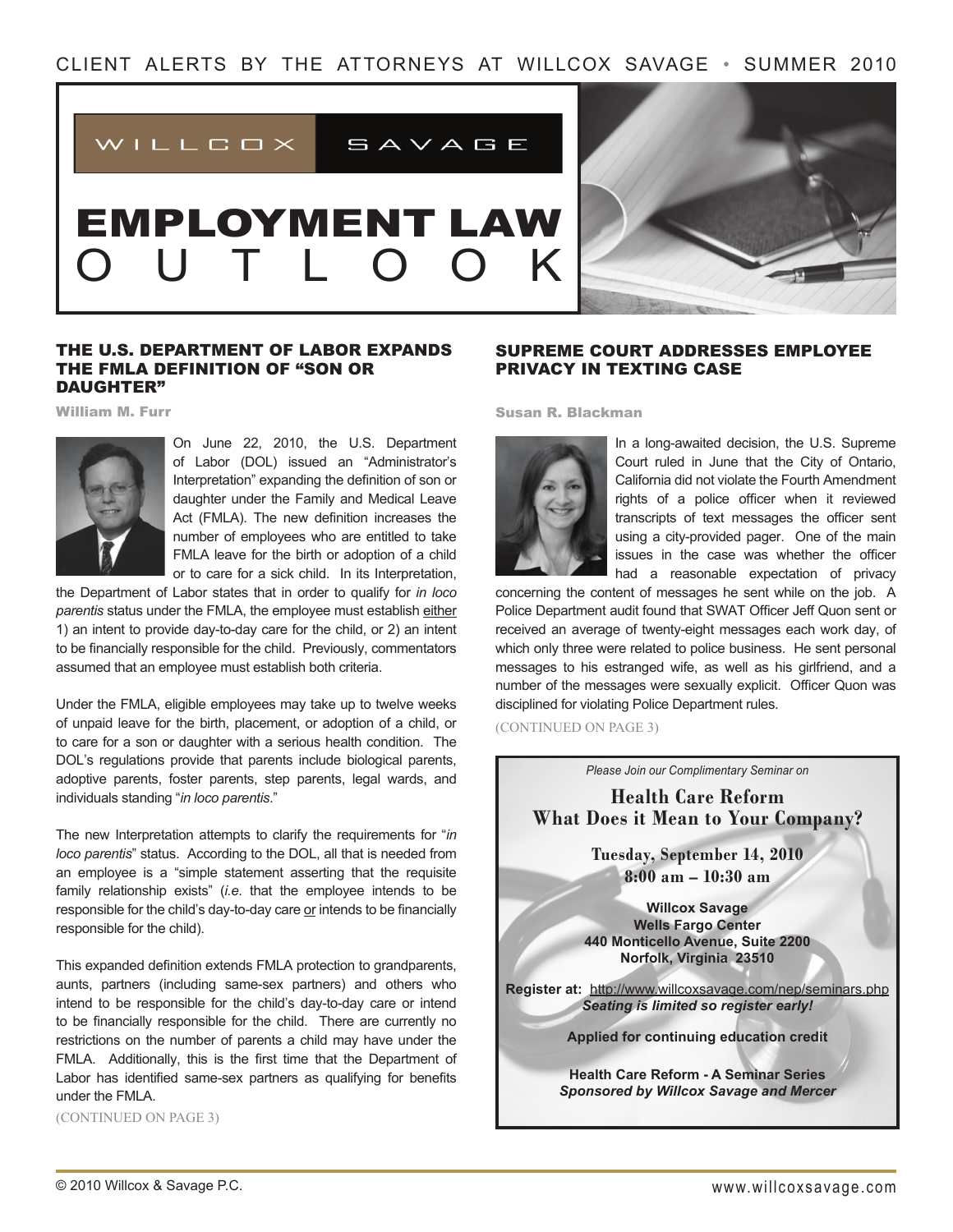## Health Care Reform Employer Health Plan Issues (Part II) – 2012 and Beyond

Cher E. Wynkoop and Ruby W. Foley



On March 23, 2010, President Obama signed The Patient Protection and Affordable Care Act (PPACA) into law. A reconciliation bill was finalized on March 26, 2010. The new health care law introduces a number of employer health plan changes which become effective on and after January 1, 2011, for calendar year health plans. We described the changes first effective in 2011 (for calendar year plans) in a



prior article on Health Care Reform. This article primarily addresses those issues which will impact employer plans in 2012 and beyond.

The changes described below apply generally to both insured and self-insured plans, except that certain of the changes marked with an "\*" are not applicable to "grandfathered plans"

(*i.e*., group plans or individual coverage in place as of March 23, 2010). Plan sponsors must carefully consider the relative benefits of retaining "grandfathered" plan status when designing their health plans for 2011 and beyond. Please refer to the spring 2010 issue of the *Employment Law Outlook* for those items that impact both "grandfathered" and "non-grandfathered" plans in 2011.

#### **Grandfathered Plans**

According to interim regulations, there are a number of changes that could cause a plan to lose its grandfathered status, including:

- entering into a new policy (*i.e*. changing carriers or transition from self-insured to insured) or insurance contract (except for renewal of an existing contract);
- implementation of a significant cut or reduction in benefits;
- an increase in co-insurance charges;
- a significant raise in co-payments or deductibles;
- a significant reduction in employer contributions;
- elimination of all or substantially all benefits to diagnose or treat a specific condition; and
- certain changes to annual or lifetime limits on the dollar value of benefits.

A statement regarding the plan's grandfathered status must be provided with the participants' plan materials. Complete record of plan design as of March, 23, 2010 must be retained to prove ability to retain grandfathered status.

## **2012**

- Uniform Explanation of Coverage: All health plans are required to provide new uniform explanations of coverage to all new plan participants and at Annual Enrollment. The Explanations cannot exceed four pages, must be in 12-point font and must be written in a "culturally and linguistically appropriate manner." At a minimum, the Explanation must state cost sharing requirements (deductibles, co-pays) and restrictions and limitations on coverage and must state that the Plan meets/does not meet the 60% actuarial criteria for the value of benefits provided. These notices must be provided in addition to SPDs and SMMs.
- Notice of Material Modifications. Description of "material modification" in coverage must be furnished not later than 60 days before the effective date of the modification.

## **2013**

- FSA Limits: Annual contributions to a healthcare FSA will be limited to \$2,500.
- Notice of Health Care Exchanges: Employers providing coverage will be required to issue a notice to all employees advising them of where to get information about the Health Care Exchanges. Employers are also required to notify employees whether the employer's plan complies with the minimum 60% actuarial standard for health plans.
- Medicare Tax. The employee-paid portion of FICA (related to Medicare) increases .9% from 1.45% to 2.35% on all wages in excess of \$200k for single filers and \$250k for joint filers. Employer-paid portion of FICA is not impacted.

## **2014**

- Free Choice Vouchers: Any employer offering a group health plan must offer a "free choice voucher" to any employee who is eligible for a premium subsidy from a Healthcare Exchange and whose premium contribution towards the employer's plan is greater than 8% but does not exceed 9.8% of his/her household income (indexed for inflation) and that household income does not exceed 400% of the Federal Poverty Level. The voucher must be for no less than the maximum amount the employer would have contributed to provide coverage to the employee. If the voucher amount exceeds the cost to buy coverage, the employee can keep the difference in cash or as a credit on his/ her tax return.
- Free Rider Penalty: A "Free Rider" penalty can be assessed against an employer if an employer (1) does not offer coverage at all, and at least one employee is eligible to receive a premium subsidy on a Health Care Exchange or (2) an employer offers coverage but it does not meet a standard of providing benefits with a 60% actuarial value, or it charges employees more than 9.5% of AGI. If the employer does not offer coverage at all, the employer must pay a "Free Rider" annual penalty equal to (CONTINUED ON PAGE 4)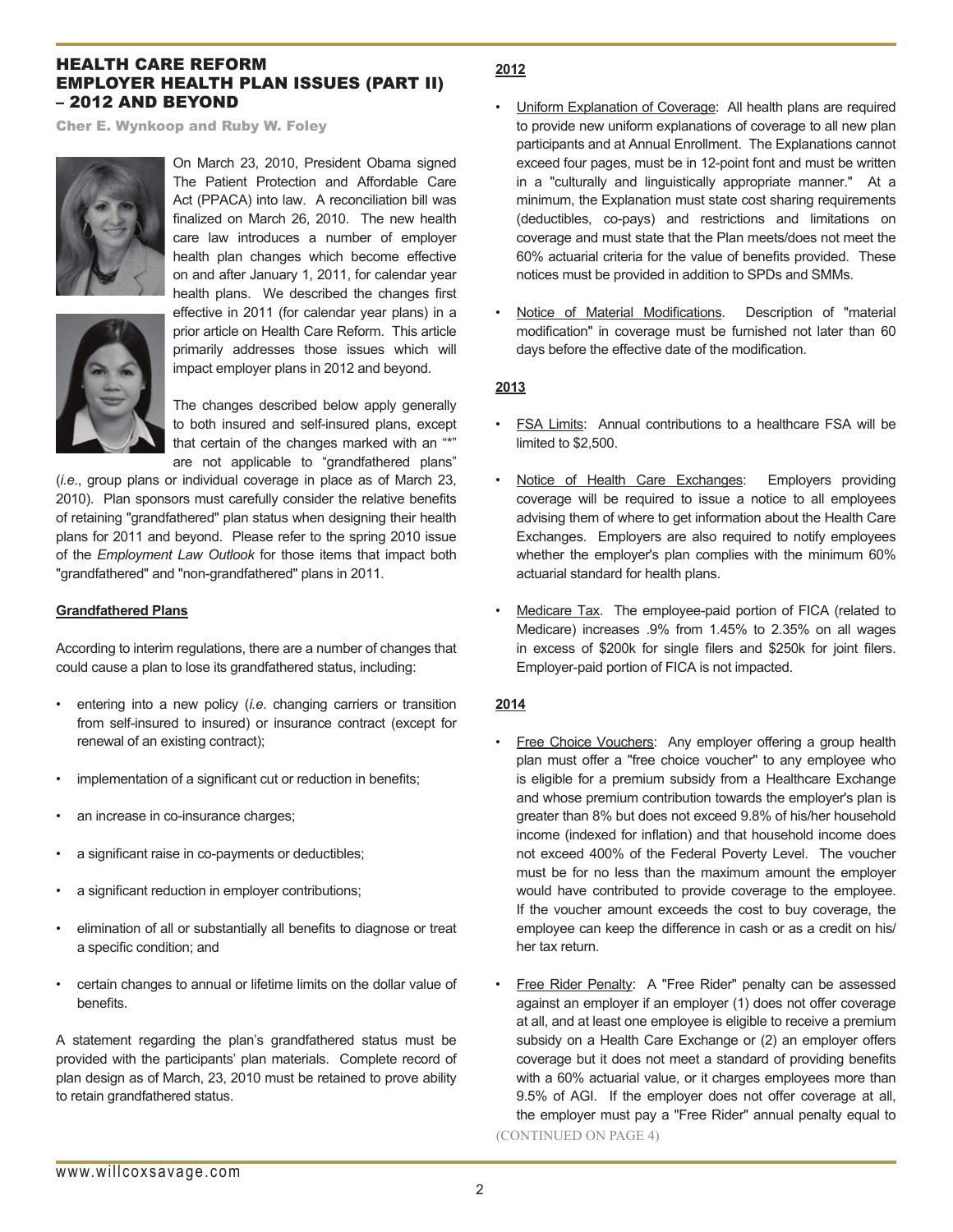## The U.S. Department of Labor Expands the FMLA Definition of "Son or DAUGHTER"

#### (CONTINUED FROM PAGE 1)

Administrative Interpretations by the Department of Labor do not carry the same weight as the statute itself or the DOL's regulations. We will have to wait to see whether courts around the country agree with the DOL's Interpretation. Some commentators expect conservative courts to reject this new Interpretation. Nevertheless, unless and until courts issue rulings rejecting the DOL's Interpretation, employers should comply with the DOL's expanded definition. We recommend that employers revise their FMLA policies and practices to reflect this expanded definition by the Department of Labor. Human resources professionals and managers should also be trained to recognize that additional employees will now qualify for FMLA benefits. Stay tuned for further developments.■

# Supreme Court Addresses Employee Privacy in Texting Case

#### (CONTINUED FROM PAGE 1)

Officer Quon sued the City alleging that the audit of his text messages was an unreasonable government search in violation of the Fourth Amendment of the U.S. Constitution. His estranged wife, his girlfriend, and a fellow officer with whom Quon had exchanged messages joined Quon as plaintiffs in the lawsuit. They also sued the service provider, Arch Wireless, alleging that the company violated the Stored Communications Act (SCA) by turning the transcripts over to the Police Department. The plaintiffs asserted that the SCA prohibited Arch Wireless from disclosing the message content to anyone other than the sender or the intended recipients of the messages. The Police Department was the subscriber of the text messaging service, *i.e*., it purchased the service for its employees and paid the monthly bills, but the Department was neither the sender nor the recipient of the messages in question.

The City explained that the purpose of the search was to determine whether the overage charges incurred as a result of high usage levels by Officer Quon and others was an indication that the text message character allotment per month was insufficient to meet the work-related needs of the officers. The Department sought to determine how many text messages were work-related to assess whether the existing limit on characters per month should be adjusted. The City also noted that its "Computer Usage, Internet and E-Mail Policy" informed the officers that the City "reserves the right to monitor and log all network activity including e-mail and Internet use, with or without notice. Users should have no expectation of privacy or confidentiality when using these resources." According to the City's arguments, this policy established that Officer Quon did not have a reasonable expectation of privacy in his text messages. Quon countered with evidence that the Department official who was responsible for the City's contract with Arch Wireless told Quon that "it was not his intent to audit [an] employee's text messages to see if the overage [was] due to work related transmissions."

The Ninth Circuit Court of Appeals ruled in favor of Officer Quon and the other plaintiffs. The Ninth Circuit found that Arch Wireless had violated the SCA by turning the transcripts over to the City. The court also found that Officer Quon had a reasonable expectation of privacy in his text messages and that the City's search was an unreasonable intrusion into that privacy. Although the Ninth Circuit recognized that the search was conducted for "a legitimate workrelated rationale," the court found that the search was not reasonable in its scope. Specifically, the court opined that the City could have achieved its objectives without having to read the content of Quon's messages, or could have first notified him that his future messages would be audited.

When deciding which legal issues to accept for further appellate review, the U.S. Supreme Court declined to revisit the Ninth Circuit's ruling concerning the SCA violation. Therefore, the outcome of that determination still stands. The issues that the Supreme Court examined involved whether the City's search of Quon's messages was reasonable. The Supreme Court noted that, since the pagers were issued to assist SWAT team members in responding quickly to crises and Police Department matters, Quon could have anticipated that the City might need to audit pager messages to assess the SWAT team's performance. Despite this observation, the Court chose not to confirm whether Quon had a reasonable expectation of privacy in the messages, as the Court determined that the City's search was constitutional either way. The Court found that the scope of the search was reasonable and justified by the City's legitimate objectives.

Citing rapid technology changes, the Court declined to enunciate any across-the-board standards for when and how government employers may search electronic communications of employees. The Court did note, however, that "employer policies concerning communications will of course shape the reasonable expectations of their employees, especially to the extent that such policies are clearly communicated."

The lesson for all employers, both public and private, is that a comprehensive and clear policy on electronic communications can help avoid legal disputes. In addition, employers should ensure that supervisors are well aware of the policies and do not make statements to employees that contradict the policies, as allegedly happened with Officer Quon.■

| <b>LABOR &amp; EMPLOYMENT LAW CONTACTS</b> |                       |              |
|--------------------------------------------|-----------------------|--------------|
| William M. Furr, Chair                     | wfurr@wilsav.com      | 757/628-5651 |
| Wm. E. Rachels. Jr.                        | wrachels@wilsav.com   | 757/628-5568 |
| Samuel J. Webster                          | swebster@wilsav.com   | 757/628-5518 |
| Susan R. Blackman                          | sblackman@wilsav.com  | 757/628-5646 |
| David A. Kushner                           | dkushner@wilsav.com   | 757/628-5668 |
| Luba I. Seliavski                          | Iseliavski@wilsav.com | 757/628-5624 |
| Bryan C.R. Skeen                           | bskeen@wilsav.com     | 757/628-5509 |
| <b>EMPLOYEE BENEFITS</b>                   |                       |              |
| James R. Warner, Jr.                       | jwarner@wilsav.com    | 757/628-5570 |
| Cher E. Wynkoop                            | cwynkoop@wilsav.com   | 757/628-5581 |
| David A. Snouffer                          | dsnouffer@wilsav.com  | 757/628-5678 |
| Ruby W. Foley                              | rwfoley@wilsav.com    | 757/628-5605 |
|                                            |                       |              |
| <b>WORKERS' COMPENSATION</b>               |                       |              |
| Stephen R. Jackson                         | sjackson@wilsav.com   | 757/628-5642 |
| Robert L. "Bo" Foley                       | bfoley@wilsav.com     | 757/628-5547 |